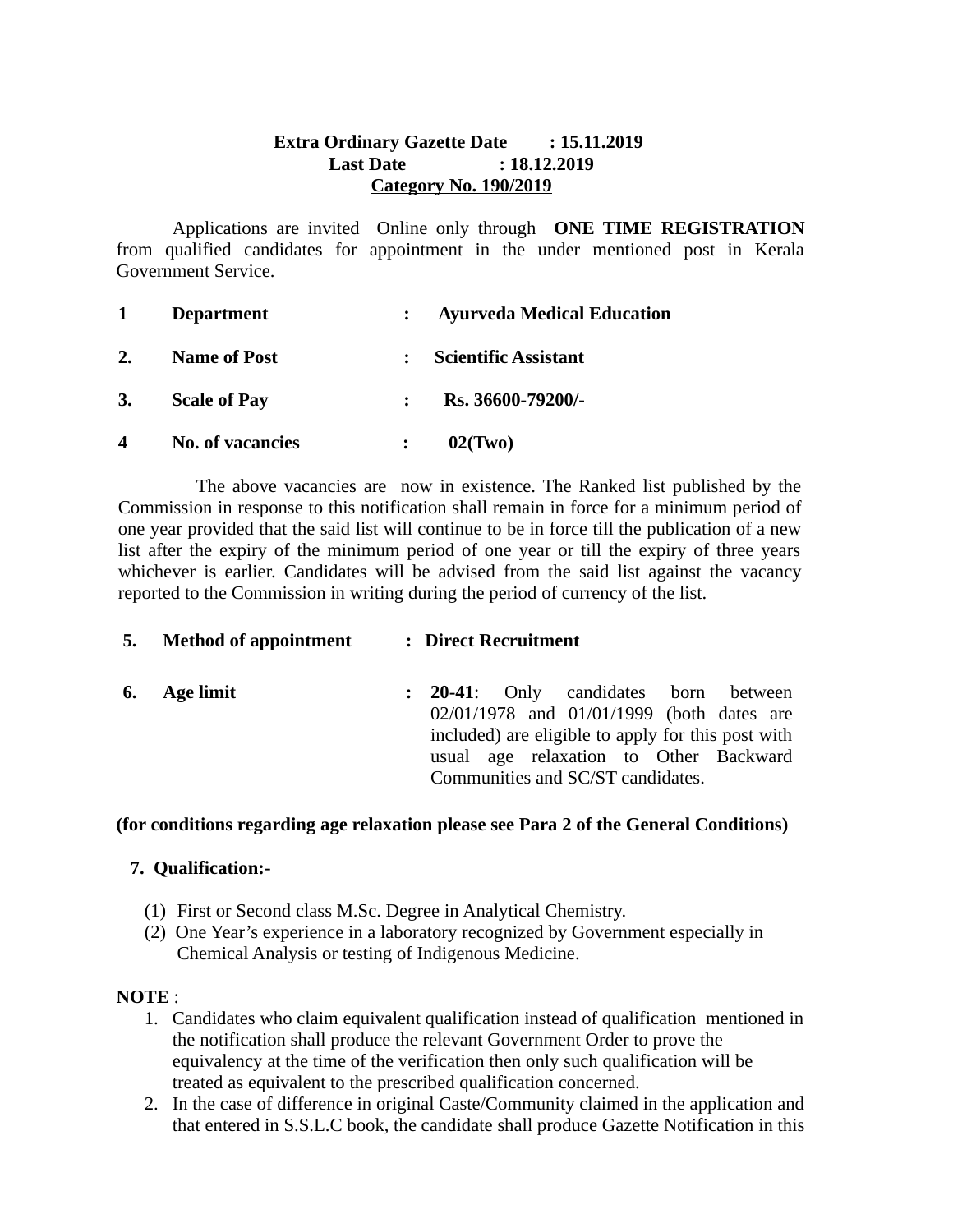regard, along with Non Creamy Layer Certificate/Community Certificate at the time of Certificate Verification.

3. KS &SSR Part II Rule 10(a) (ii) is applicable.

#### **FORM OF EXPERIENCE CERTIFICATE**

**Name of the Firm : (Company/Corporation/ (Govt. Department/ co-operative Institutions etc).**

**Register Number : (SSI Registration or any other Registration Number and Date of Registration) Date of Registration : Authority issued Registration :**

#### **CERTIFICATE OF EXPERIENCE**

Issued to (here enter Name and Address)…………………...This is to certify that the above mentioned person has worked / has been working in this Institution as……………………………….(Here enter the name of the post held or holding/ or the nature of assignment holding or held in the institution) on Rs………………………...per day/ per mensum for the period of………………..years ………….months…………..days……………….from……………to……………….

 Signature, Place: Name and Designation of the Issuing Date: **Authority with Name of the Institution.** 

(Office Seal)

#### **CERTIFICATE**

Certified that Sri/Smt……………………………….mentioned in the above Experience Certificate has actually worked / is working as ……………………………………………….. (Specify the nature of employment) in the above Institution during the period mentioned therein as per the entry in the Register……………………………………………………(Mention the Name of the Register) maintained by the employer as per the provision of the ………………….. …………………………………………Act Rules of the ……………...State/Central Act.

*Signature with date, Place: Name of the Counter Signing Officer Date: with Designation and Name of Office*

 *(Office Seal)*